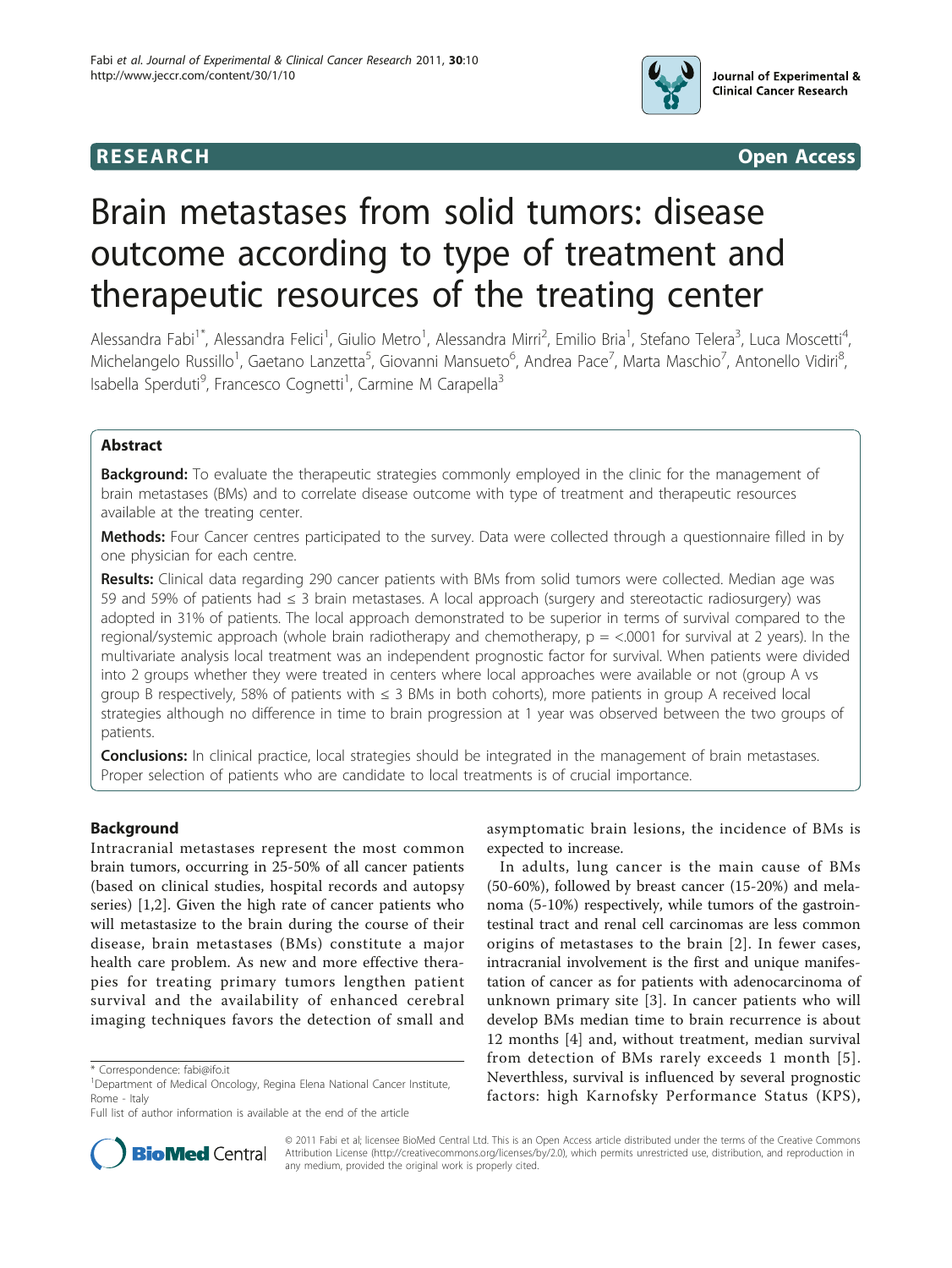<span id="page-1-0"></span>younger age (< 65 years), good control of primary tumor and absence of extracranial disease are among factors predicting for better survival [[6,7\]](#page-6-0). Other positive prognostic factors include presence of a brain metastasis, favorable tumor histology, response to steroid treatment and no impairment of neurocognitive functions [[7](#page-6-0),[8\]](#page-6-0). Using recursive partitioning analysis (RPA) derived from a database of several Radiation Therapy Oncology Group (RTOG) trials, Gaspar et al. identified three prognostic categories of patients with a significant intergroup variability of survival (from 7.1 months for RPA class I to 2.3 months for class III patients) [\[6](#page-6-0)].

Over the past few decades, whole brain radiotherapy (WBRT) has been considered the standard treatment for brain metastases [[9](#page-6-0)]. More recently, stereotactic radiosurgery (SRS), namely the delivery of a single, high-dose fraction of external radiation to a target lesion in the brain, has emerged as a promising therapeutic option for these patients. Surgery is another important treatment modality for BMs, although current evidence suggests that it should be reserved to selected patients with single brain metastasis and favorable prognostic factors [[10\]](#page-6-0). Regarding chemotherapy, its poor activity in cerebral metastases can only be partially attributed to the blood-brain barrier

(BBB), that limits the penetration of some chemotherapeutic agents into thecentral nervous system (CNS). However, the mechanisms responsible for molecular transportation across the BBB have been only partially elucidated. Moreover, the tumor-specific enhancing properties of agents used in Computed Tomography (CT) and Magnetic Resonance Imaging (MRI) also suggest that BBB might be partially disrupted in patients with brain metastases. As a result, intracranial responses are observed in chemosensitive tumors [[11](#page-6-0)] and new chemotherapeutic and biologic agents show in the CNS an activity similar to that exhibited at extracranial sites [\[12,13](#page-6-0)].

In the context of a multidisciplinary approach involving different specialists, namely oncologists, radiotherapists and neurologic surgeons, thoughtful appropriate observational studies are helpful to guide clinical management. On behalf of the Neuro-Oncology Group Consortium for Outcome Research, we carried out a survey on cancer patients treated for BMs derived from solid tumors. Four different Italian institutions participated to the survey. Our aims were a) to evaluate in an unselected population of patients the strategies commonly employed for the management of BMs b) to correlate the type of treatment with clinical outcome c) to define whether the unavailability of local approaches (neurosurgery and SRS) at the referring centers would impact on disease outcome.

## Methods

Cancer patients with BMs referring to four different Italian institution ("Regina Elena" National Cancer Institute in Rome, "I.N.I." Hospital in Grottaferrata, "Umberto I" Hospital in Frosinone and "Belcolle" Hospital in Viterbo) were recruited for the survey. To be included, patients had to have received at least one treatment for brain metastases. The resources available at each institution are described in Table 1. Local treatments (neurosurgery and SRS) were available only in one center, while WBRT and chemotherapy were available in two and three centers respectively.

For each patient the following clinical data were obtained through a questionnaire filled in by one physician per center: age, sex, primary tumor, date of initial diagnosis of primary cancer, date of radiographic diagnosis of BMs, number and location of BMs, neurologic symptoms, presence/absence of extracranial disease, upfront treatment for BMs, date of progression of BMs, type of second treatment for BMs, death of the patient. Data were recorded in a central data base system at the Regina Elena National Cancer Institute. For the aims of this study:

Chemotherapy: refers to the administration of any cytotoxic drugs currently approved for use in the metastatic setting of each specific tumor.

SRS: indicates any single high fraction dose of focal radiotherapy delivered from a linear accelerator (LINAC) or  $\gamma$ -rays from Cobalt-60 sources in a gamma knife.

Surgical resection: refers to complete removal of the tumor by any macroscopic excision procedure.

Whole brain radiotherapy: refers to entire brain radiotherapy to a total dose of 30 Gy.

## Statistical analysis

The standard summary statistics was used for both continuous and discrete variables. The objective response rate was reported with its 95% Confidence Interval (CI). Time to brain recurrence was the time in months between the diagnosis of primary cancer and the radiographic detection of brain metastases. Time to brain progression and overall survival were calculated according to the Kaplan-Meier method from the date of first treatment for BMs to the date of brain progression or death, respectively [[14\]](#page-6-0). If a patient had no progression or death, the time to progression or the survival was

Table 1 Availability of resources at each Institution

|                |     |         | Centre Neurosurgery SRS WBRT Chemotherapy Patients Cohort |     |  |
|----------------|-----|---------|-----------------------------------------------------------|-----|--|
| 1 <sup>a</sup> | Yes | Үрс Үрс | Yes                                                       | 235 |  |
| 2 <sup>b</sup> | No  | No Yes  | Yes                                                       | 28  |  |
| 3 <sup>c</sup> | Nο  | No No   | Yes                                                       | 16  |  |
| 4 <sup>d</sup> | Nο  | No No   | Yes                                                       |     |  |

<sup>a</sup>Regina Elena National Cancer Institute (Rome); <sup>b</sup>Belcolle Hospital (Viterbo); <sup>c</sup>l. N.I. Hospital (Grottaferrata-Rome); <sup>d</sup>Umberto I Hospital (Frosinone).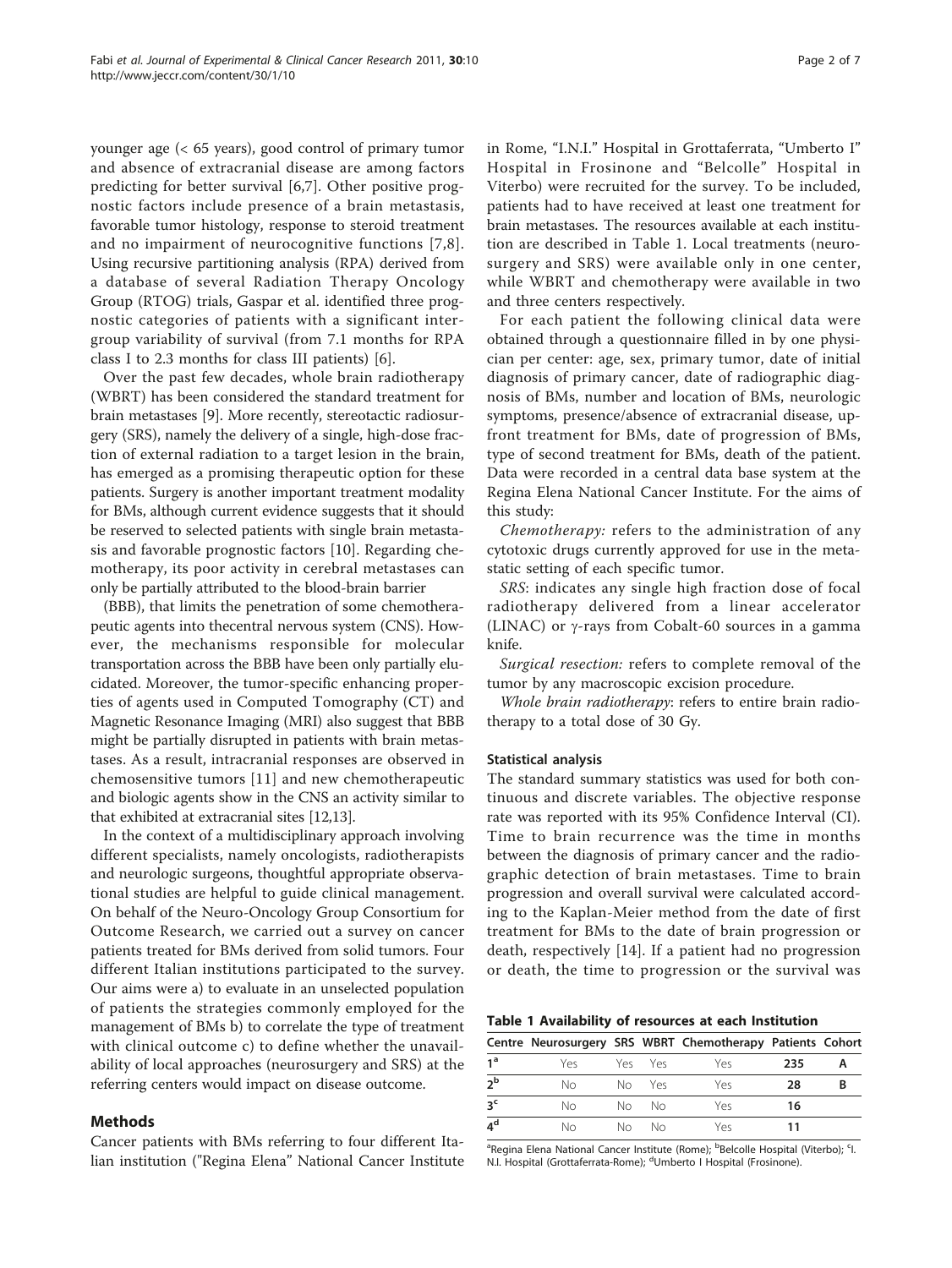censored at the time of the last visit. The differences in survival were compared by long rank test.

The Hazard risk and the confidence limits were estimated for each variable using the Cox univariate model and adopting the most suitable prognostic category as referent group. A multivariate Cox proportional hazard model was also adopted using stepwise regression (forward selection) with predictive variables which were significant in the univariate analyses. Enter limit and remove limit were  $p = 0.10$  and  $p = 0.15$ , respectively. The SPSS (11.0) statistical program was used for analysis.

## Results

From October 2004 to April 2007 clinical data from 290 patients with BMs from different solid tumors were collected. Characteristics of patients are reported in Table 2. The most represented BMs were those from non-small cell lung cancer (NSCLC) (44%), followed in decreasing

#### Table 2 Demographic

| <b>Total patients</b>         | 290        |
|-------------------------------|------------|
| Age - years                   |            |
| Median (range)                | 59 (20-88) |
| $<$ 65 years                  | 200 (69%)  |
| $\geq 65$ years               | 90 (31%)   |
| Gender (%)                    |            |
| Male                          | 133 (46)   |
| Female                        | 157 (54)   |
| Neurocognitive impairment (%) |            |
| Yes                           | 160 (55)   |
| Nο                            | 130 (54)   |
| Primary tumor (%)             |            |
| Lung (NSCLC)                  | 126 (44)   |
| Breast                        | 85 (29.5)  |
| Colon-rectum                  | 24 (8.5)   |
| Melanoma                      | 18(6)      |
| Others                        | 37 (12)    |
| RPA-RTOG classes (%)          |            |
| I                             | 80 (27.5)  |
| Ш                             | 148 (51)   |
| $\parallel$                   | 62 (21.5)  |
| Number of BMs (%)             |            |
| $<$ 3                         | 180 (59)   |
| >3                            | 120 (41)   |
| Location of BMs (%)           |            |
| Supratentorial                | 144 (50)   |
| Subtentorial                  | 44 (15)    |
| Supra/Subtentorial            | 102 (35)   |
| Extra-cranial disease (%)     |            |
| Yes                           | 278 (96)   |
| No                            | 12(4)      |

order of frequency by breast cancer (29.5%), colorectal cancer (8.5%) and melanoma (6%). Nearly all patients had a KPS  $\geq$  70 and presented with extra-cranial disease. Forty-one percent of patients had more than 3 brain metastases.

Tumor-specific time to brain recurrence was as follows: 46 months (range 2-207) for breast cancer, 42 months (range 3-75) for colorectal cancer, 22 months (range 1-153) for melanoma and 9 months (range 1-105) for NSCLC. Overall, median time to brain recurrence was 25 months (range 1-274).

All 290 patients received at least one up-front treatment for BMs, while only half of them  $(n = 145)$ received also a second-line treatment (Table 3). Whole brain radiotherapy (WBRT) was the first chosen option in the majority of cases ( $n = 136, 47\%$ ), followed by chemotherapy (n = 66, 23%), surgery (n = 60, 21%) and SRS ( $n = 28$ , 10%) respectively. Among the 145 patients receiving a second-line treatment for BMs, chemotherapy and WBRT were the most used approach (51% and 36.5% respectively).

Among patients who underwent a local approach as first treatment, namely surgery or SRS, those with  $\leq 3$ brain lesions were 92% ( $n = 55/60$ ) and 100% ( $n = 28/$ 28) respectively. Among patients receiving WBRT and chemotherapy as up-front therapy, patients with  $> 3$ BMs were 62% ( $n = 84/136$ ) and 41% ( $n = 27/66$ ).

Only patients with BMs from the four most frequent primary cancers (NSCLC, breast, colorectal cancer, and melanoma, n = 253) were considered for analyses of time to brain progression and survival. At a median follow-up of 25 months (range 1-104) from detection of BMs, time to brain progression was 26 months (C.I. 95%: 23-29) and survival was 13 months (C.I. 95%: 10- 16). At 1, 2 and 3 years, 52%, 26% and 12% of patients were still alive respectively.

Median time to brain tumor progression was 11 months for either breast cancer (C.I. 95%: 7-14) and melanoma (C.I. 95%: 6-17), 9 months for NSCLC (C.I. 95%: 7-10) and 5 months (C.I. 95%: 2-8) for colorectal cancer ( $P = .03$ ). The corresponding 1- and 2-year survival rate were 58 % and 36% for breast cancer (median survival 16 months, C.I. 95%: 11-20), 51% and 20% for NSCLC (median survival 12 months, C.I.95%: 9-16), 40% and 18% for melanoma (median survival 10 months, C.I.

Table 3 Treatments for Brain Metastases

|              | <b>First-line treatment</b><br>$(n = 290 \text{ pts})$ | Second-line treatment<br>$(n = 145 \text{ pts})$ |
|--------------|--------------------------------------------------------|--------------------------------------------------|
| Surgery      | 60 (20.5%)                                             | 10 (7%)                                          |
| Radiosurgery | 28 (9.5%)                                              | $8(5.5\%)$                                       |
| <b>WRRT</b>  | 136 (7%)                                               | 53 (36.5%)                                       |
| Chemotherapy | 66 (23%)                                               | 74 (51%)                                         |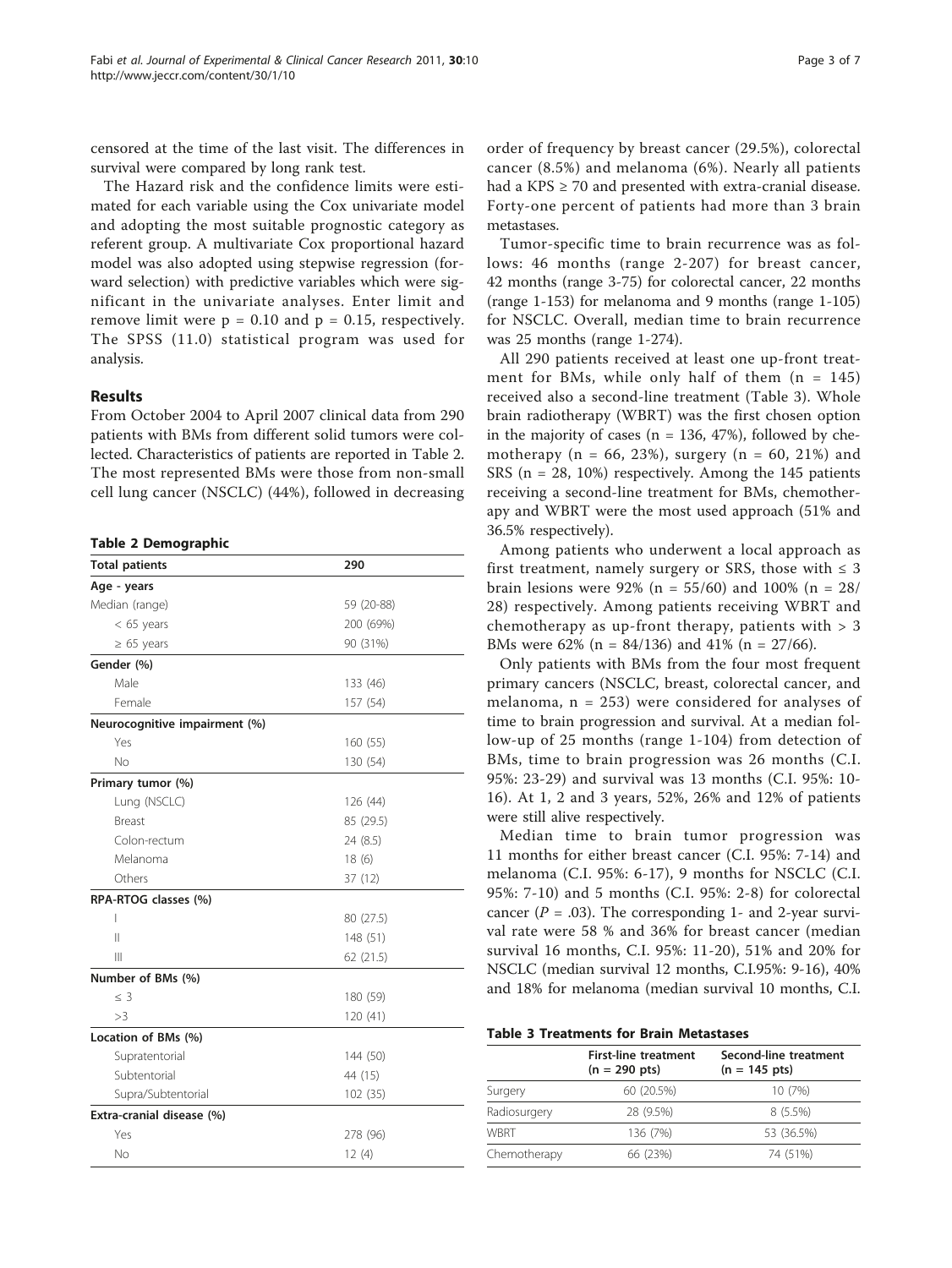95%:9-14) and 18% and 9% for colorectal cancer (median survival 6 months, C.I. 95%:1-12) respectively  $(P = .01)$  (Figure 1).

Local approaches (surgery or SRS) demonstrated to be superior in terms of time to BM progression and survival compared to either WBRT and chemotherapy  $(P = .02$  and  $P = .0001$  respectively) (Table [4](#page-4-0); Figure [2](#page-4-0)). Multivariate analysis found that primary tumor, neurologic symptoms at diagnosis of brain involvement, number of BMs, and type of treatment were independent prognostic factors for survival (Table [5](#page-5-0)).

To assess whether the availability of resources for local approach would impact on disease outcome of patients with BMs, we analyzed the up-front strategy for BMs on the basis of the treatment received at each institution with respect to the number of brain lesions  $( \leq 3)$ vs > 3). Group A included 235 patients referring to a comprehensive cancer center where resources for either local (surgery and SRS) and regional/systemic (WBRT and chemotherapy) approaches were available. Group B included 55 patients referring to 3 different institutions where only regional/systemic approaches were available (WBRT in one center, chemotherapy in all centers) (Table [1\)](#page-1-0). Patients with  $\leq$  3 brain lesions were 58% in both cohorts ( $n = 137/235$  for group A and  $n = 32/55$ for group B). In subpopulation of patients with  $\leq 3$ BMs, local treatment was delivered in 54% of cases for group A (75 out of 137 patients) but in only 18% for group B (6 out of 32 patients). No difference was found in terms of time to brain progression at 1 year between group A and B (74.2% vs 71.6% respectively,  $P = .89$ ).

## **Discussion**

In this survey, we aimed at assessing the therapeutic strategies currently adopted in the clinic for unselected patients with BMs from solid tumors treated at four Italian cancer institutions. The cure algorithm for patients with BMs is extremely variable and depends on several factors such as primary histology and other clinical characteristics of patients. Moreover, though a multidisciplinary strategy is needed when approaching such complex patients, the lack of technical resources may influence the therapeutic decision of the treating physician. In fact, in clinical practice, the treatment of BMs is often planned on the basis of the resources available at each treating center.

The incidence of BMs reported in our series of patients for each tumor was similar to that reported in other studies [[2\]](#page-6-0). In our analysis, breast cancer was the tumor with the longest time to brain recurrence (46 months), probably reflecting the advantages of an early diagnosis and the availability of effective treatments. In fact, anthracycline- and taxanes-including regimens as well as new hormonal and biologic agents have significantly increased disease-free and overall survival in early breast cancer patients potentially leading to a higher incidence of BMs [\[15](#page-6-0)-[17\]](#page-6-0). Regardless of the treatment used for BMs, breast cancer showed the highest 2-year survival rate (36%). The dramatic reduction of survival at 2 years observed for NSCLC and melanoma might be due to poor control of either cranial and extracranial disease usually achieved in both malignancies, thus reflecting the intrinsic radio-resistance of their

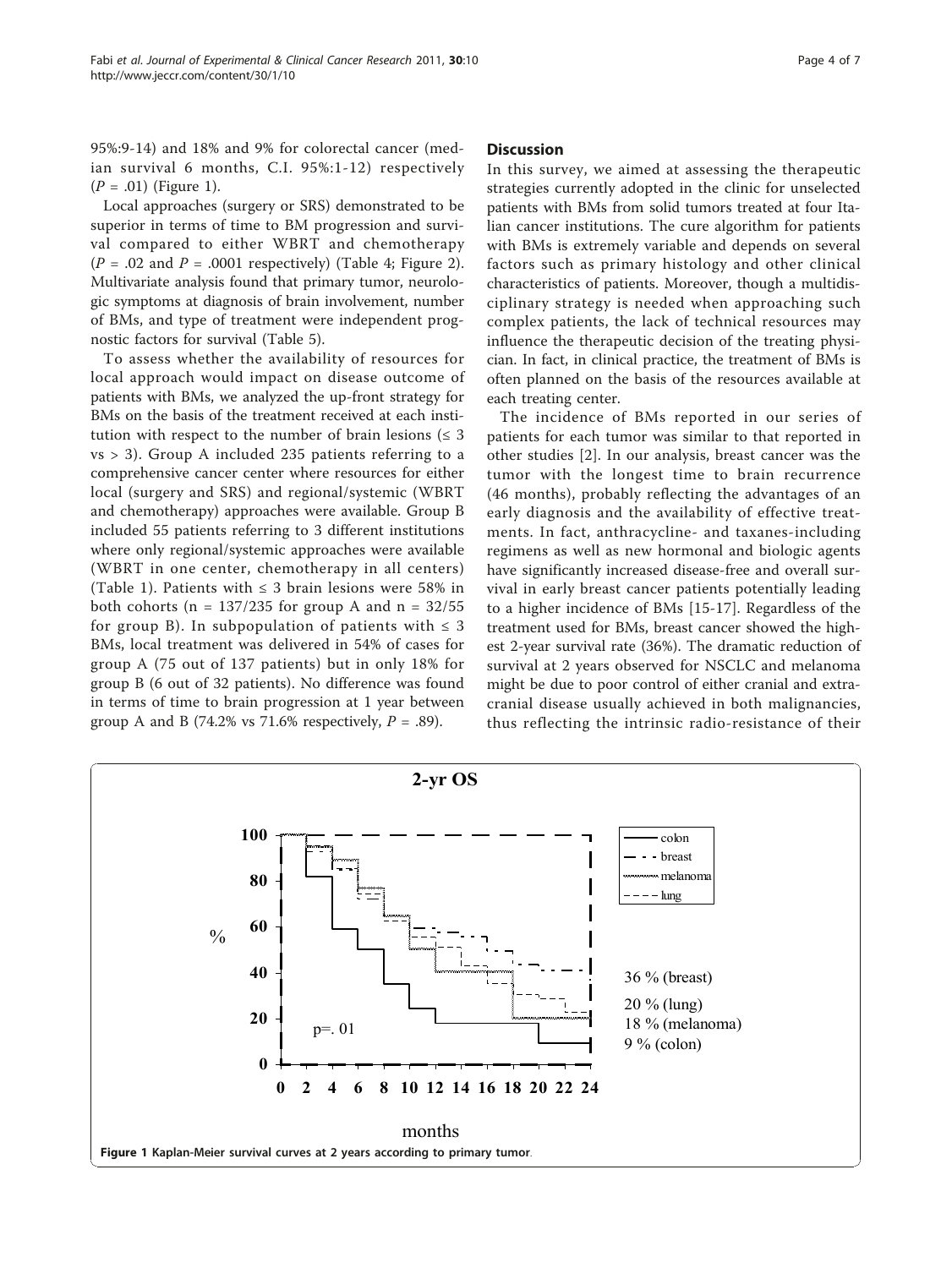|                                     | Surgery-SRS 88 pts   | WBRT 136 pts       | Chemotherapy 66 pts |
|-------------------------------------|----------------------|--------------------|---------------------|
| BPF <sup>a</sup> survival at 1 year | 80 %                 | 76 %               | 62 %                |
| BPF survival at 2 years             | 71 %                 | 53.5 %             | 34 %                |
| median TTBP                         | 27 months            | 25 months          |                     |
|                                     | $(C.I. 95\%; 16-21)$ | (C.I. 95%:20-30)   | $(C.I. 95\%:11-17)$ |
| year OS                             | 74.9 %               | 47.3 %             | 33.6 %              |
| 2 years OS                          | 42.1 %               | 23 %               | 11.5 %              |
| median OS                           | 18 months            | 10 months          | 8 months            |
|                                     | (C.I. 95%:26-28)     | $(C.I. 95\%:7-14)$ | $(C.I. 95\%:7-10)$  |

<span id="page-4-0"></span>Table 4 Time to brain progression (TTBP) and overall survival (OS) according to the type of treatment for brain metastases

<sup>a</sup>Brain Progression Free Survival.

BMs [[18](#page-6-0)] and the low systemic efficacy of medical therapies [\[19,20](#page-6-0)]. Similarly to breast cancer, a long time to brain recurrence (42 months) was observed also for colorectal cancer. Nevertheless, only 18% of patients with BMs from colorectal cancer survived at 1 year (in contrast with a 1-year survival of 58% for breast cancer patients with BMs), indicating that in colorectal cancer brain spread probably represents a final event in the course of the disease.

In our series of patients, WBRT was the most used up-front therapy for BMs (about 50% of patients) followed by chemotherapy which was delivered in approximately one fourth of cases. The reason why many patients received chemotherapy as up-front treatment for BMs despite the fact that only 41% of patients suffered from multiple (> 3) brain lesions, can be explained by several reasons. Firstly, nearly all patients of our series had active systemic disease at the time of diagnosis of brain metastases. Secondly, about half of patients had no neurological symptoms, which

might have favored physicians' choice of using chemotherapy as up-front treatment for BMs along with the fact that an oncology unit was available in each institution. Finally, the presence of uncontrolled extracranial disease might have played an important role in selecting chemotherapy as first treatment option for BMs, but the information about control rate on extracranial sites could be retrieved only partially in our patients, thus it was not considered for analysis. At the present, no prospective comparison has ever been made between chemotherapy and WBRT as upfront treatment for brain metastases. Interestingly, a recent survey suggests that in patients with asymptomatic BMs from NSCLC, platinum-based chemotherapy provides equal benefit to WBRT as treatment of first choice [[21\]](#page-6-0). In our study the multivariate analysis showed no prognostic difference between chemotherapy and WBRT as up-front treatment for BMs, and noteworthy this finding was independent from neurologic status at diagnosis of brain metastases.

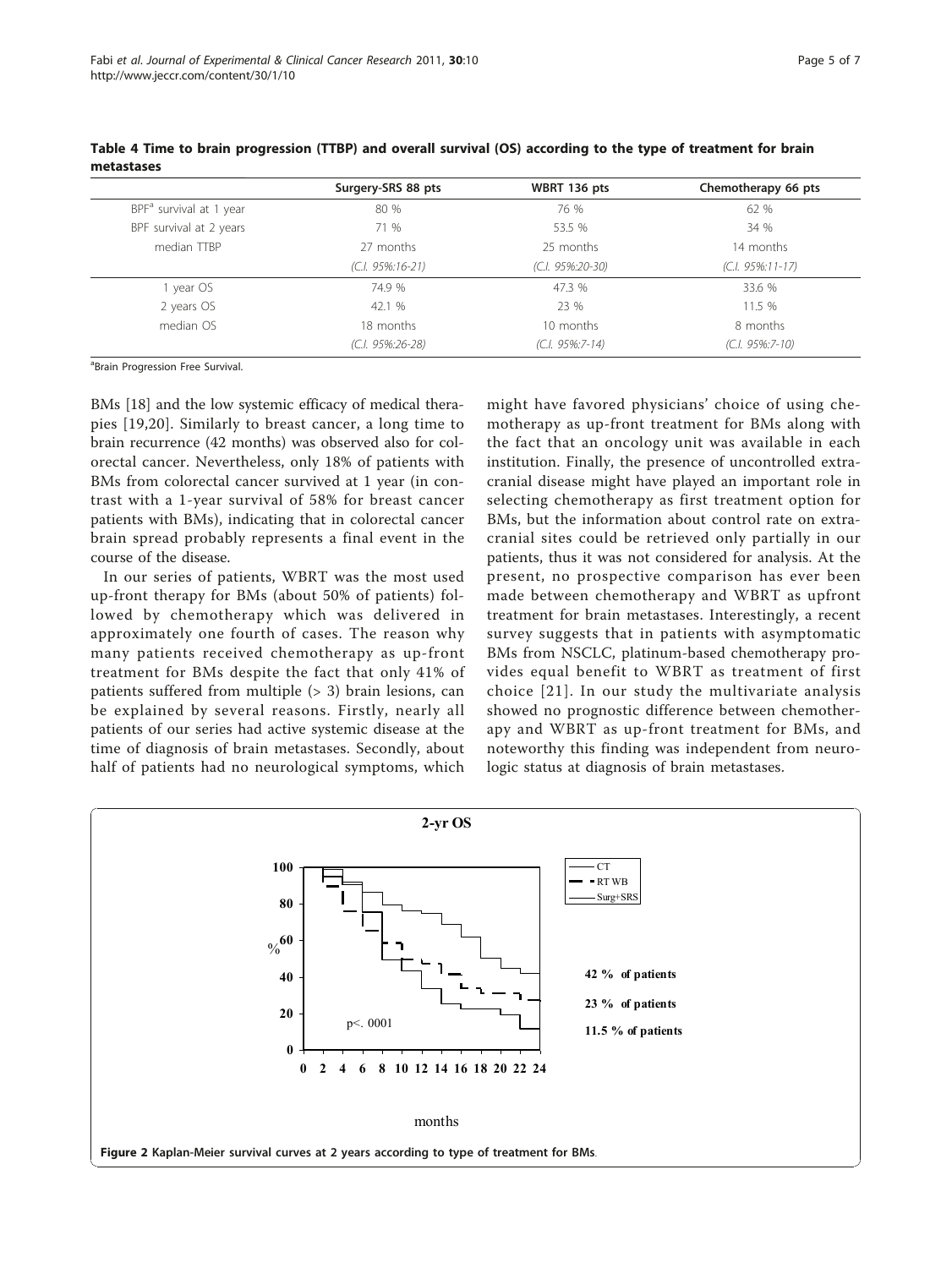| Overall survival                                       | <b>Univariate Analysis</b> |          |                        | <b>Multivariate Analysis</b> |  |
|--------------------------------------------------------|----------------------------|----------|------------------------|------------------------------|--|
|                                                        | HR (95% CI)                | p value  | HR (95% CI)            | p value                      |  |
| <b>Age</b> ( $\leq 65$ vs $>65$ )                      | $1.31(0.93-1.87)$          | 0.12     |                        |                              |  |
| Sex (male vs female)                                   | 1.37 (0.99-1.91)           | 0.06     |                        |                              |  |
| <b>Primary Tumor</b>                                   | <b>NA</b>                  | 0.01     | <b>NA</b>              | 0.017                        |  |
| Site                                                   | NA.                        | 0.60     |                        |                              |  |
| (subtentorial vs supratentorial)                       | $0.72(0.40-1.29)$          | 0.28     |                        |                              |  |
| (supratentorial and subtentorial vs<br>supratentorial) | 1.40 (0.96-2.05)           | 0.75     |                        |                              |  |
| (supratentorial and subtentorial vs<br>subtentorial    | $1.93(1.1 - 2.53)$         | 0.03     |                        |                              |  |
| Neurologic Symptom (yes vs no)                         | $1.51(1.06-2.14)$          | 0.02     | $0.66$ $(0.44 - 0.99)$ | 0.046                        |  |
| <b>RPA-RTOG classes</b>                                | <b>NA</b>                  | 0.21     |                        |                              |  |
| $(2 \text{ vs } 1)$                                    | $1.18(0.77-1.70)$          | 0.43     |                        |                              |  |
| $(3 \text{ vs } 1)$                                    | 1.78 (0.93-3.43)           | 0.08     |                        |                              |  |
| $(2 \text{ vs } 3)$                                    | $0.66$ $(0.36-1.19)$       | 0.16     |                        |                              |  |
| Type of treatment                                      | NA.                        | < 0.0001 |                        | 0.02                         |  |
| (CT vs WBRT)                                           | $1.05(0.72-1.53)$          | 0.78     | $1.16(0.76-1.76)$      | 0.47                         |  |
| (Surgery/SRS vs WBRT)                                  | $0.37(0.23-0.61)$          | < 0.0001 | $0.47(0.26 - 0.87)$    | 0.02                         |  |
| (Surgery/SRS vs CT)                                    | $0.35(0.21-0.60)$          | < 0.0001 | $0.41(0.21-0.77)$      | 0.006                        |  |
| Number of brain metastases                             | NA.                        | < 0.0001 |                        | 0.013                        |  |
| $(2-3 \text{ vs } 1)$                                  | 1.39 (0.86-2.24)           | 0.17     | 1.36 (0.79-2.34)       | 0.25                         |  |
| $(>3$ vs 1)                                            | 2.20 (1.48-3.27)           | < 0.0001 | 2.04 (1.26-3.33)       | 0.004                        |  |
| $(2-3 \text{ vs } >3)$                                 | $0.63$ $(0.41 - 0.96)$     | 0.03     | $0.66$ $(0.41 - 1.07)$ | 0.10                         |  |

<span id="page-5-0"></span>Table 5 Univariate and multivariate analysis of prognostic factors for overall survival

Of note, the multivariate analysis identified local approaches (surgery and SRS) as independent prognostic factors for survival. In this survey, we observed that a local approach was delivered as up-front treatment in approximately 30% of patients, despite the fact that some data suggest that local treatment could be beneficial for many patients with  $\leq$  3 brain metastases (59% of patients from our series). To this regard, historical data indicate that surgery might significantly prolong survival of patients with single BMs [[22,23](#page-6-0)], whereas more recently it has been demonstrated that SRS alone might provide equal results in terms of survival and neurocognitive functioning to SRS plus WBRT in patients with  $\leq 4$  brain lesions [[24](#page-6-0)]. The discrepancy we found between the number of patients with  $\leq$  3 brain metastases and those who received a local approach, can be explained at least in part by the fact that neurosurgery and SRS were available only in one centre. In fact, when patients with  $\leq 3$ BMs were analyzed on the basis of the resources available at each center, a higher percentage of patients referring to a comprehensive cancer center was preferentially treated with either surgery or SRS (group A) compared to that treated in cancer institutions with no local treatments (group B). Surprisingly, time to brain progression for patients treated locally in each group versus those receiving regional/systemic treatments did not differ significantly. In our opinion, this finding can be ascribed to

the heterogeneous characteristics of our patients, which reflects the scenario of clinical practice, where the choice of front-line strategies for BMs are influenced not only by the experience of each single physician, but also by the availability of resources.

## Conclusions

Cancer patients with BMs who are deemed eligible for a local approach (SRS, surgery) on the basis of their clinical characteristics might obtain improved survival from such treatment. Neverthless, in order to optimize the treatment of BMs, it becomes of crucial importance, to carefully select patients who should be offered local treatments for BMs.

#### Author details

<sup>1</sup>Department of Medical Oncology, Regina Elena National Cancer Institute, Rome - Italy. <sup>2</sup> Division of Radiotherapy Regina Elena National Cancer Institute, Rome - Italy. <sup>3</sup>Division of Neurosurgery, Regina Elena National Cancer Institute, Rome - Italy. <sup>4</sup>Belcolle Hospital, Division of Medical Oncology, Viterbo, Italy. <sup>5</sup>I.N.I Hospital, Grottaferrata (Rome), Italy. <sup>6</sup>Umberto I Hospital, Division of Medical Oncolog y (FR), Italy. <sup>7</sup>Division of Neurology Regina Elena National Cancer Institute, Rome - Italy. <sup>8</sup>Diagnostic Imaging Unit, Regina Elena National Cancer Institute, Rome - Italy. <sup>9</sup>Biostatistic Unit Regina Elena National Cancer Institute, Rome, Italy.

#### Authors' contributions

AF, AF, GM and CMC conceived the study and participated in its design, coordination and they writed manuscript. AF, AF, GM, AM, EB, ST, LM, MR, GL, GM, AP, MM, AV, IS, FC and CMC read and approved the manuscript-